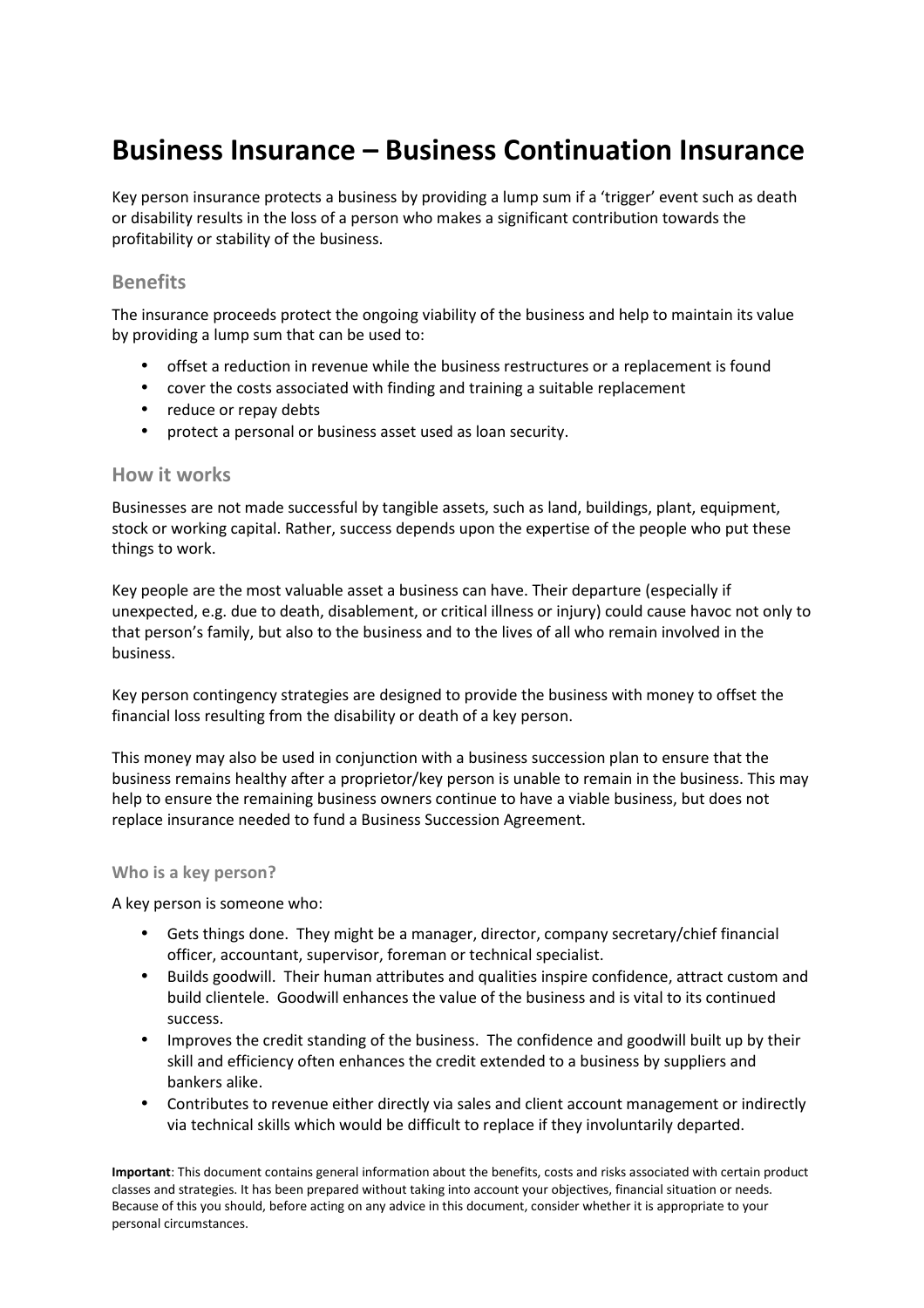#### **What is the business impact?**

The loss of a key person can affect the business. For example:

- Revenue may fall, expenses increase and profits be impacted upon. This may result in immediate loss of revenue as existing contracts may not be able to be satisfied nor new contracts sought until a replacement is found.
- It will take time and money to find a replacement and perhaps months for the new person to become fully effective. In the meantime, momentum flags and profitability may fall. It becomes an opportune time for competitors to grasp an advantage.
- Others in the business may have their attention diverted, causing a decrease in productivity and downward pressure on cash flow.
- Liquidity and credit can be affected. Creditors can be quick to press for payment, debtors slow to pay and lenders reluctant to advance to a business after the loss of a key person.
- Goodwill and credit are closely linked; one tends to follow the other. Cash is often urgently needed for the financial stability of the business.
- The proprietors may feel bound to continue to pay the key person given that they are either a proprietor or at least a valued employee.
- Amounts the business owes a key person or their estate can often be called on with little or no notice.

To protect the business in the short term, key personnel should be insured to provide sufficient funding to cover the loss in revenue. This will provide the company with some breathing space to restructure for the future, without the financial strain resulting from a reduction in turnover, following their absence due to death, disablement or a critical illness or injury.

In addition, or alternatively, the business may wish to reduce the levels of debt or protect goodwill by providing sufficient funds to cover such capital costs/losses.

#### **Insurance Policy Ownership**

The business usually owns and pays the premiums for insurance policies for business continuation insurance policies.

If the cover is obtained for revenue purposes, the premium is tax deductible. Claim proceeds are paid to the business and are generally assessable as income to the business. The expenses it is used to cover may be tax deductible.

Where cover is obtained for capital purposes, the premiums are not tax deductible. Death benefits paid to the business are not assessable but proceeds paid for critical illness or total and permanent disablement are assessable to the business as a capital gain. The insured amount can be grossed-up to cover this expected tax liability.

## **Risks and Consequences**

- The taxation treatment of the premiums and proceeds depend on the purpose, so it is important that details about the purpose of the policies are documented in the business minutes and reviewed and recorded each year.
- The ownership of the policies should be discussed with and confirmed by your lawyer and/or accountant before implementation.

**Important**: This document contains general information about the benefits, costs and risks associated with certain product classes and strategies. It has been prepared without taking into account your objectives, financial situation or needs. Because of this you should, before acting on any advice in this document, consider whether it is appropriate to your personal circumstances.